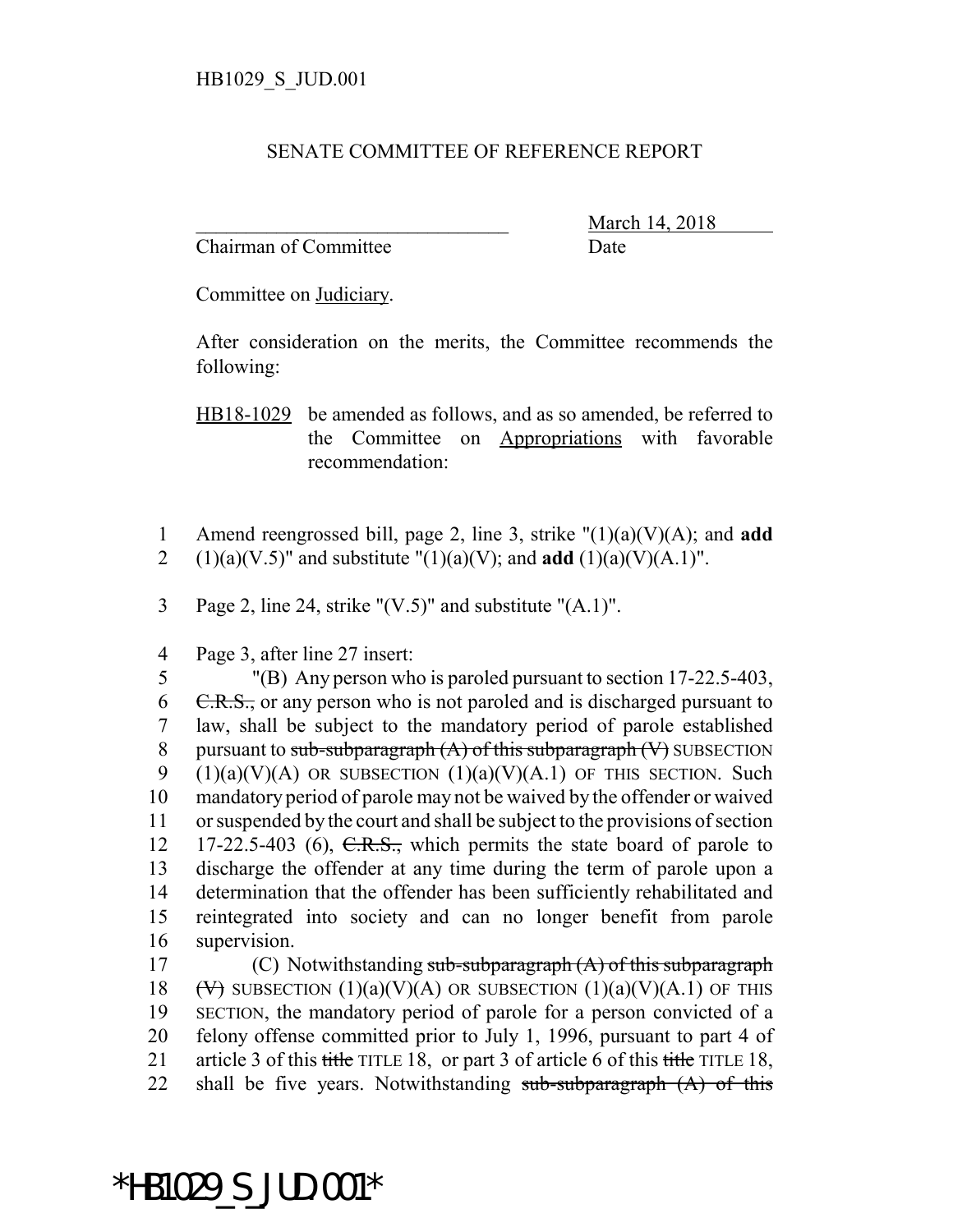1 subparagraph  $(V)$  SUBSECTION  $(1)(a)(V)(A)$  OR SUBSECTION  $2(1)(a)(V)(A.1)$  OF THIS SECTION, and except as otherwise provided in 3 sub-subparagraph  $(C.5)$  of this subparagraph  $(V)$  SUBSECTION  $(1)(a)(V)(C.5)$ , the period of parole for a person convicted of a felony 5 offense committed on or after July 1, 1996, but prior to July 1, 2002, 6 pursuant to part 4 of article 3 of this title, or part 3 of article 6 of this title, 7 shall be set by the state board of parole pursuant to section 17-2-201 8 (5)(a.5),  $C.R.S.,$  but in no event shall the term of parole exceed the 9 maximum sentence imposed upon the inmate by the court.

10 (C.5) Notwithstanding the provisions of sub-subparagraph  $(A)$  of 11 this subparagraph  $(V)$  SUBSECTION  $(1)(a)(V)(A)$  OR SUBSECTION  $12$  (1)(a)(V)(A.1) OF THIS SECTION, any person sentenced for a sex offense, 13 as defined in section 18-1.3-1003 (5), committed on or after November 14 1, 1998, shall be sentenced pursuant to the provisions of part 10 of this 15 article ARTICLE 1.3.

 (C.7) Any person sentenced for a felony committed on or after July 1, 2002, involving unlawful sexual behavior, as defined in section 18 16-22-102 (9),  $C.R.S.,$  or for a felony, committed on or after July 1, 2002, the underlying factual basis of which involved unlawful sexual behavior, and who is not subject to the provisions of part 10 of this 21 article ARTICLE 1.3, shall be subject to the mandatory period of parole 22 specified in sub-subparagraph  $(A)$  of this subparagraph  $(V)$  SUBSECTION  $(1)(a)(V)(A)$  OR SUBSECTION  $(1)(a)(V)(A.1)$  OF THIS SECTION.

 (D) The mandatory period of parole imposed pursuant to 25 sub-subparagraph  $(A)$  of this subparagraph  $(V)$  SUBSECTION  $(1)(a)(V)(A)$ 26 OR SUBSECTION  $(1)(a)(V)(A.1)$  OF THIS SECTION shall commence immediately upon the discharge of an offender from imprisonment in the custody of the department of corrections. If the offender has been granted release to parole supervision by the state board of parole, the offender shall be deemed to have discharged the offender's sentence to 31 imprisonment provided for in sub-subparagraph  $(A)$  of this subparagraph  $(\forall)$  SUBSECTION  $(1)(a)(V)(A)$  OR SUBSECTION  $(1)(a)(V)(A.1)$  OF THIS SECTION in the same manner as if such sentence were discharged pursuant to law; except that the sentence to imprisonment for any person 35 sentenced as a sex offender pursuant to part 10 of this article ARTICLE 1.3 shall not be deemed discharged on release of said person on parole. When an offender is released by the state board of parole or released because the offender's sentence was discharged pursuant to law, the mandatory period of parole shall be served by such offender. An offender sentenced for nonviolent felony offenses, as defined in section 41 17-22.5-405 (5),  $C.R.S.,$  may receive earned time pursuant to section

\*HB1029 S JUD.001\*  $-2$ -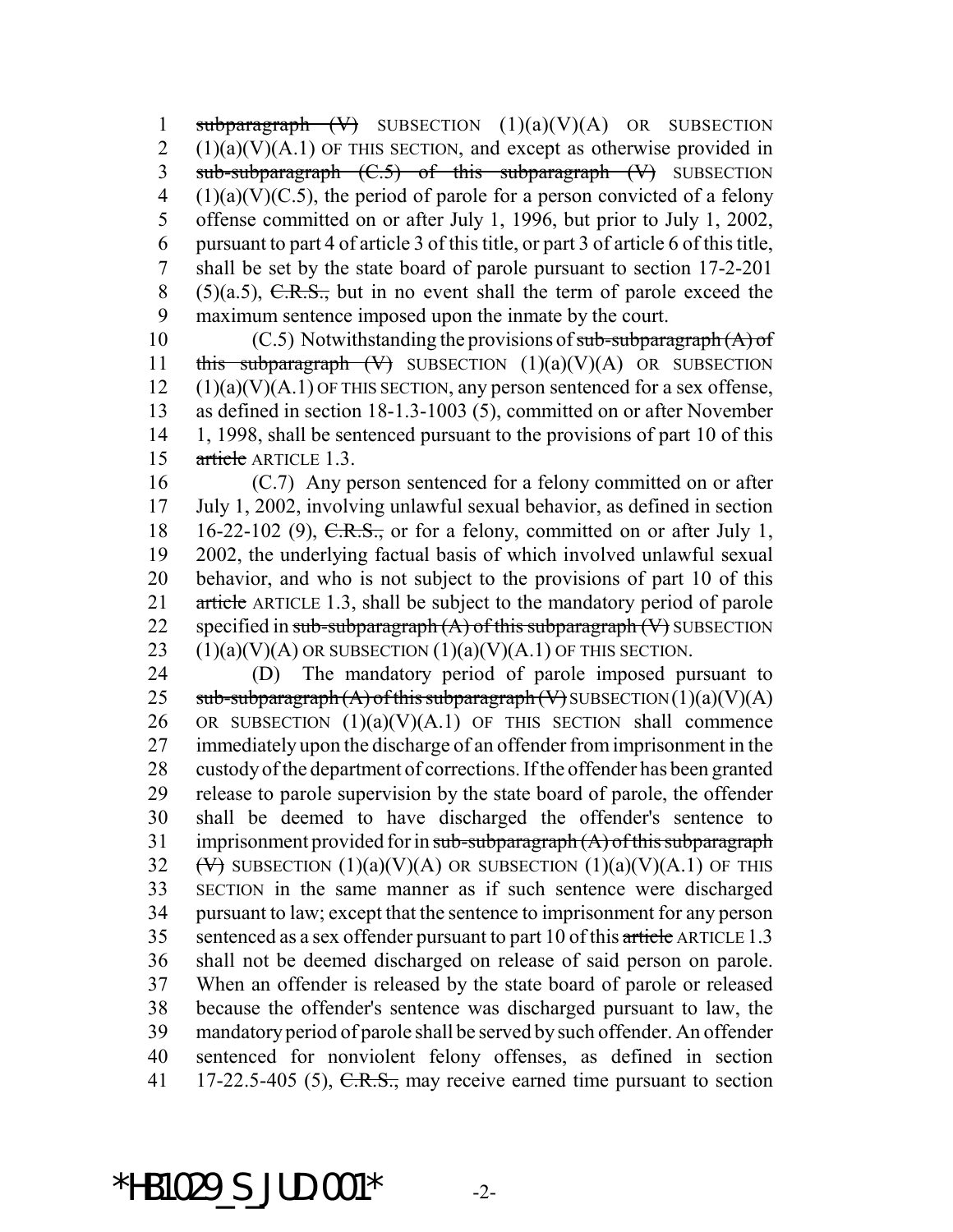17-22.5-405, C.R.S., while serving a mandatory parole period in accordance with this section, but not while such offender is reincarcerated after a revocation of the mandatory period of parole. An offender who is sentenced for a felony committed on or after July 1, 1993, and paroled on or after January 1, 2009, shall be eligible to receive any earned time while on parole or after reparole following a parole revocation. The offender shall not be eligible for earned time while the offender is reincarcerated after revocation of the mandatory period of 9 parole pursuant to this subparagraph  $(V)$  SUBSECTION  $(1)(a)(V)$ .

 (E) If an offender is sentenced consecutively for the commission 11 of two or more felony offenses pursuant to sub-subparagraph  $(A)$  of this 12 subparagraph  $(V)$  SUBSECTION  $(1)(a)(V)(A)$  OR SUBSECTION (1)(a)(V)(A.1) OF THIS SECTION, the mandatory period of parole for such offender shall be the mandatory period of parole established for the highest class felony of which such offender has been convicted.

 **SECTION 2.** In Colorado Revised Statutes, 17-2-201, **amend** 17 (5)(a.3)(I) and (5)(a.6) as follows:

 **17-2-201. State board of parole - duties - definitions.** (5) (a.3) (I) Any person sentenced as a habitual criminal pursuant to 20 section 18-1.3-801 (1.5) or (2)  $C.R.S.,$  for an offense committed on or after July 1, 2003, shall be subject to the mandatory parole set forth in section 18-1.3-401 (1)(a)(V)(A), *18-1.3-401 (1)(a)(V)(A.1)*, or 23 18-1.3-401.5  $C.R.S.,$  for the class or level of felony of which the person is convicted.

 (a.6) As to any person who is sentenced for conviction of an offense committed on or after July 1, 2002, involving unlawful sexual 27 behavior, as defined in section  $16-22-102$  (9),  $C.R.S.,$  or for conviction of an offense committed on or after July 1, 2002, the underlying factual basis of which involved unlawful sexual behavior, and who is not subject 30 to the provisions of part 10 of article 1.3 of title 18,  $C.R.S.,$  such person shall be subject to the mandatory period of parole set forth in section 32 18-1.3-401 (1)(a)(V)(A) OR **18-1.3-401 (1)(a)(V)(A.1)**., C.R.S.

 **SECTION 3.** In Colorado Revised Statutes, 18-1.3-406, **amend** (1)(b) as follows:

 **18-1.3-406. Mandatory sentences for violent crimes - definitions.** (1) (b) Notwithstanding the provisions of paragraph (a) of 37 this subsection  $(1)$  SUBSECTION  $(1)(a)$  OF THIS SECTION, any person convicted of a sex offense, as defined in section 18-1.3-1003 (5), committed on or after November 1, 1998, that constitutes a crime of violence shall be sentenced to the department of corrections for an indeterminate term of incarceration of at least the midpoint in the

\*HB1029 S JUD.001\*  $-3$ -